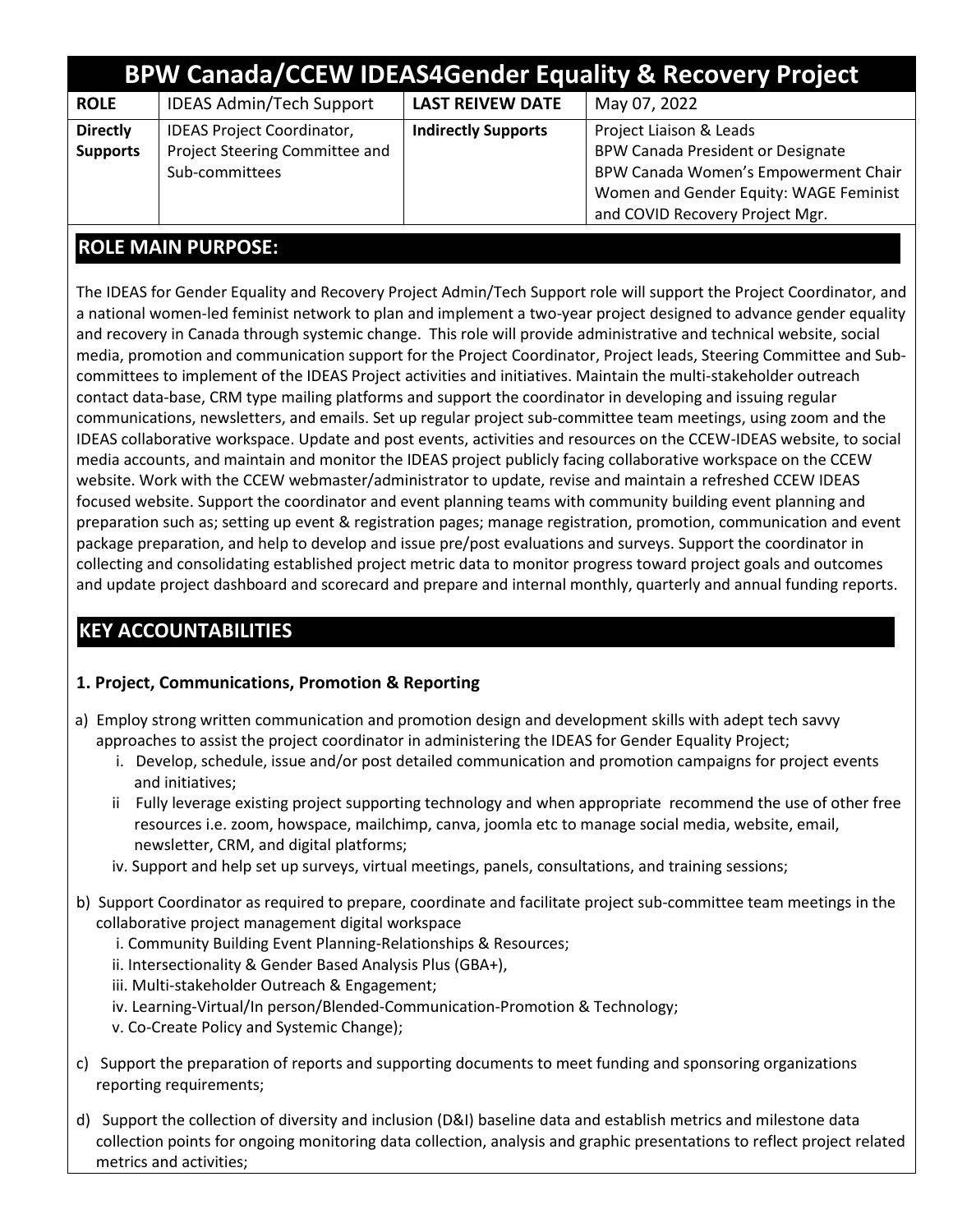#### **2. Support the Development and Effective Use of the IDEAS4GE Multi-stakeholder Outreach Database**

- a) Work with project coordinator and project sub-committee teams to understand the technical requirements for the multi-stakeholder database in order to meet the unique and varying needs of each subcommittee to successfully deliver their associated project outcomes;
- b) b) Develop a frontend user-friendly data entry and updating protocol for BPW and General Public multi-stakeholders;
- c) Support coordinator in establishing supporting instructional training tools and operational practices as required to help incorporate project related generated tools and resources into sustainable operations.

#### **3. Support the Development of an Inclusive and Expanded Outreach and Engagement Strategy**

- a) Research and expand existing networks and collect current contact data to assist project coordinator and stakeholders;
	- i. Establish relationships with governments at all levels to create opportunities to share new tools, resources, and funding for organizations and businesses striving to "build back better";
	- ii. Through collaborative solution focused consultations and policy and program development.
- b) Create an IDEAS reporting dashboard to support the project coordinator and sub-committees in monitoring and evaluating progress toward project D&I metrics using the IDEAS multi-stakeholder database, and statistical data associated with event registrations, participation, new and strengthened multi-stakeholder partnerships and tangible systemic and sustainable solutions;

#### **4. Support the Coordinator to Implement a Collaborative Solutions-based On-line IDEAS Workspace**

- a) Work with CCEW web administrator, project liaison and project coordinator to support the transformation of the CCEW.ca website into a virtual IDEAS community and collaborative solution-building workspace;
	- i. Support the coordinator in promoting opportunities for stakeholders to connect, learn and create by providing an empowering series of online events and activities;
	- ii. Use the project IDEAS General Public facing howspace platform to create targeted solution-building opportunities in a safe collaborative workspace where diverse stakeholders from, business of all sizes, governments at all levels and all other civil society and grassroots community, business and labour community organizations can come together;
	- iii. Leverage the most current social media, communication and promotion platforms to support the IDEAS for Gender Equality & Recovery to promote and engage thought leaders in innovative solution-building.

#### **5. Community Building Events**

- a) Support the Coordinator in implementing 3-5 project IDEAS for Gender Equality and Recovery Community Building Events;
	- i. Support the community event hosts and project coordinator to effectively use the multi-stakeholder database to engage event key players, diverse multi-stakeholder partners, resources and sponsorships to achieve the event goals;
- ii. Help the sponsoring organization networks and community partners promote the community building events by providing social media posts to share across their networks, and issue communication and promotion templates platforms;
- iii. Support coordinator in creating customizable communication and promotion templates;
- iv. Support the coordinator in creating community building event pages, registrations, pre/post evaluation and supporting surveys as required.
- v. Support the printing and preparation of event participant packages.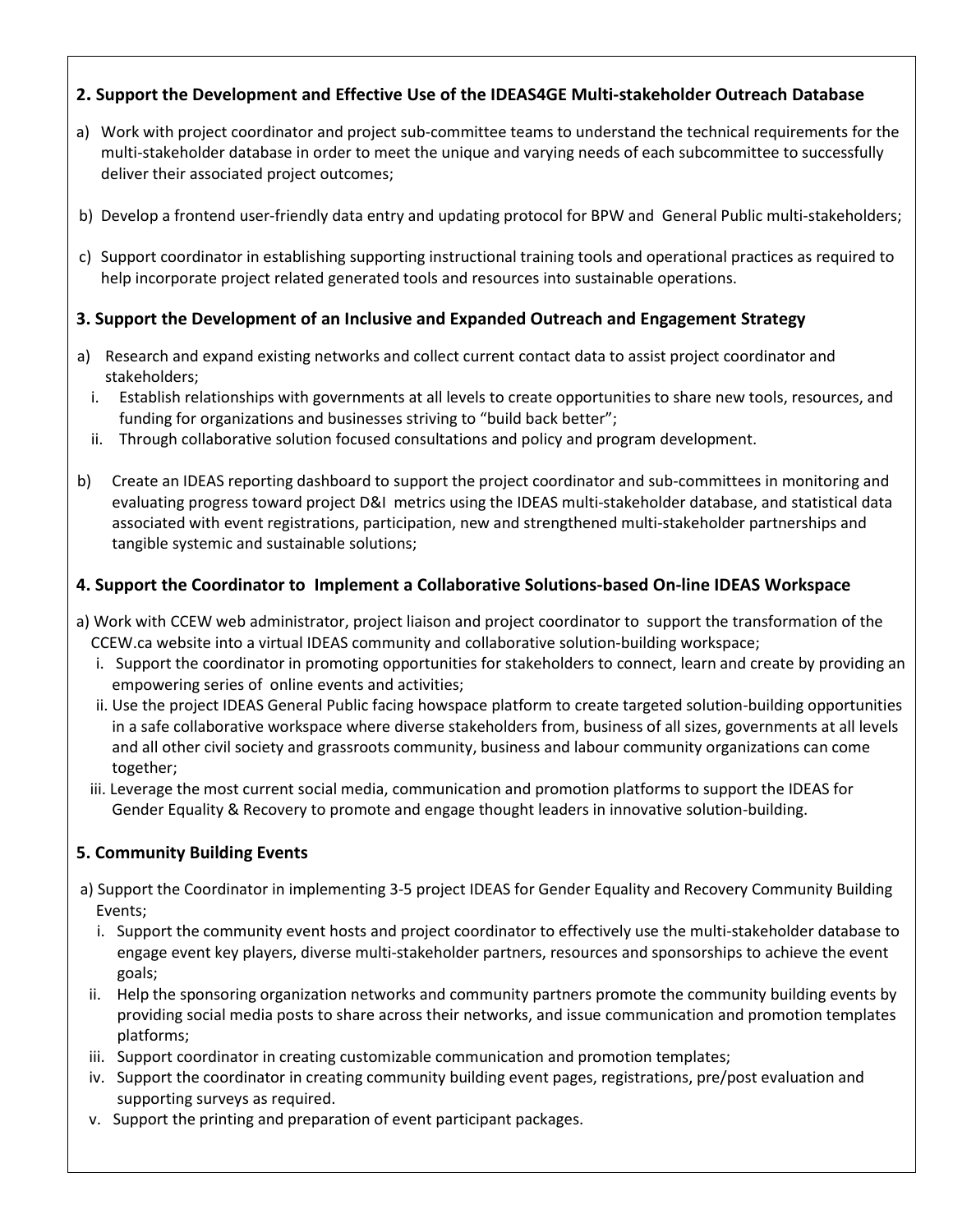# **EXPERIENCE/EDUCATION/SKILLS TRAINING**

This position requires a College Degree or approved equivalent combination of education and experience in digital communication, promotion, web management, social media and online community engagement. Comfortable with building the technical capacity of stakeholders across a wide range of technical competencies. A minimum of two years previous related experience in supporting the administrative needs of a multi-faceted and complex projects leveraging technology platforms, communication, promotion and tracking solutions. Excellent written and verbal communication skills, well honed time management and multi-tasking abilities that demonstrate a strong sense of urgency and meeting deadlines. Ability to work independently with minimal supervision. Highly motivated, creative team player with ability leverage technology and virtual platforms to meet project outputs. Tech savvy and computer literacy demonstrating an advanced knowledge of MS Office word processing, spreadsheet, database and presentation software, and experience using a variety of technology-based platforms and tools expected to support the project goals i.e., virtual/hybrid meetings, training and event registration and promotion, cultivate an online community through a well coordinated website and social media strategy that includes an innovative social learning and collaborative workspace. Being bilingual would be considered an asset.

### **WORKING RELATIONSHIPS**

**Support Project Coordinator and Sponsoring Organizations Network**: Exchanges information and works collaboratively with the;

- a) Project Coordinator and Project leads; BPW Canada Women's Empowerment/CCEW Chair, CCEW Co-founder and Project Liaison, and BPW Canada President or designate.
- b) BPW Canada Board of Directors in aligned Chairs. (Membership, Communications Membership, Resolutions, By-law and Advocacy, Public Affairs) and;
- c) Project Steering Committee and Sub-committee Teams, (Community Building; Intersectionality & GBA+; Multistakeholder Outreach and Engagement; Learning, Communication, Technology and Promotion; Co-Create Policy and Systemic Change)
- d) BPW Canada Web/Social Media Communications Admin Support

**Community at Large:** Exchanges information and works collaboratively with existing, expanded and newly formed community relationships and multi-stakeholder partnerships as directed by Coordinator.

**Tech Platform & Vendors Interface:** Cultivate and develop collaborative working relationships with the project sponsored admin and tech supports, suppliers and vendors.

# **WORKING CONDITIONS**

Home office work space using own equipment and resources i.e. desktop/laptop computer(s), printer and cell phone. Note: Reliable high speed internet essential requirement. The project admin/tech support person will coordinate, large scale printing i.e. event participant packages as approved to budget through a third party professional print service such as Staples.

Work at home strategies for success to be incorporated into daily work plan to manage;

- a) Multiple and simultaneous project initiatives that will result in frequent interruptions, constant deadlines and changing priorities; and
- b) Schedule and conduct timely communications and interactions that best meet the needs of the recipients i.e. through email correspondence, chat/text/phone; frequent virtual meetings.

The incumbent must be able to handle challenges associated with uncertainty and ambiguity in working with a volunteer resource base and stakeholders that are extremely busy managing competing demands outside of the project. Pressures associated with routine; trouble shooting tech or handling contact and relationship building aspects of the project require tact, courtesy and sensitivity. The incumbent is required to work outside regular business hours to meet project deadlines and/or to support project events and activities across multiple time zones. Must be able to perform the physical demands of the position's work tasks. These tasks may include: sitting in one position for moderate periods of time, long hours of computer exposure requiring concentrated visual and auditory attention.